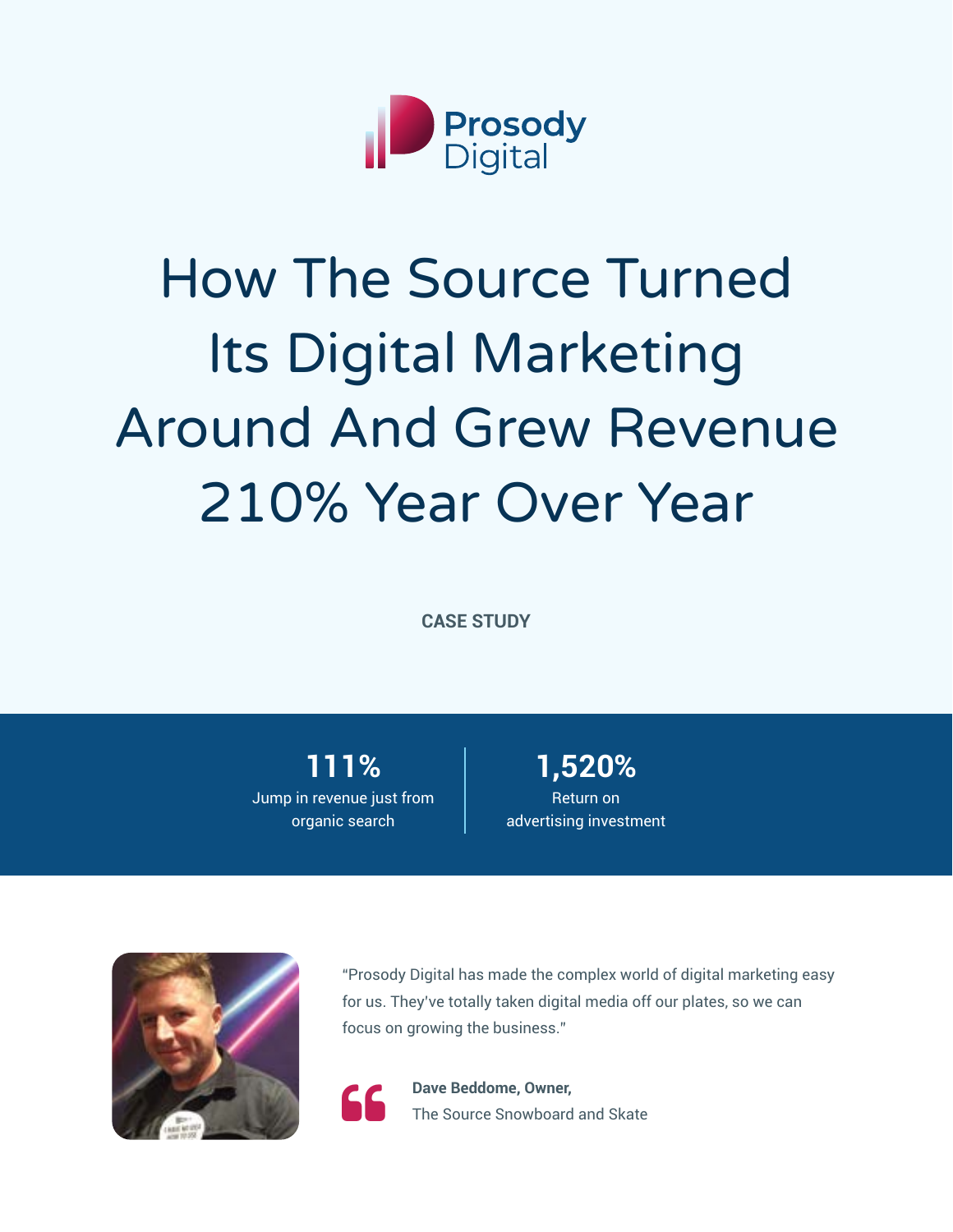

The Source Snowboard and Skate is a popular Canadian leisure brand based out of Calgary, Canada. The business serves its customers with a team of 60 employees working across both bricks and mortar stores—and online.

#### **HIGHLIGHTS**



#### **Challenges**

- Lacking the time and expertise to excel online
- Running an outdated ecommerce site
- Spending thousands a month on developers just to keep the site operational
- Throwing out adverts with no real knowledge or plan
- Struggling to unlock accurate analytics
- Missing out on traffic, sales, and revenue

### **Challenges**

### **Online sales suffering due to decade-old website and not giving digital marketing enough attention**

Before they found Prosody Digital, The Source Snowboard and Skate was making a ton of mistakes with their digital marketing. As a result, they were losing out on customers, revenue, and opportunities to strengthen their brand.

At the heart of the problem was an outdated and creaking website. This was built by a developer back in 2008 using the Magento 1.0 platform, **meaning their online shopfront was over a decade old!**

The antiquated site was riven with limitations. It couldn't support the new integrations and features that modern shoppers expect, and they were falling behind competitors in terms of rankings and traffic.

Even more seriously, the site was prone to frequent crashes, which led to frustrated customers and lost sales.

At first, The Source depended on the site's developer to manage ongoing issues and maintenance. But when he left, problems compounded dramatically.

> "The developer's creation started slowly falling apart and we had to constantly bring in expensive developers—rushed and unknown—to try and figure it out and get us up and running again," explains Owner Dave Beddome.

The site was also vulnerable to security breaches. And when it was eventually hacked, e-commerce was down for two weeks, which caused big financial consequences.

> "We spent tens of thousands of dollars on developers to recover after being hacked," says Dave. "When you add in the lost revenue from having the site out of action, it really impacted our business."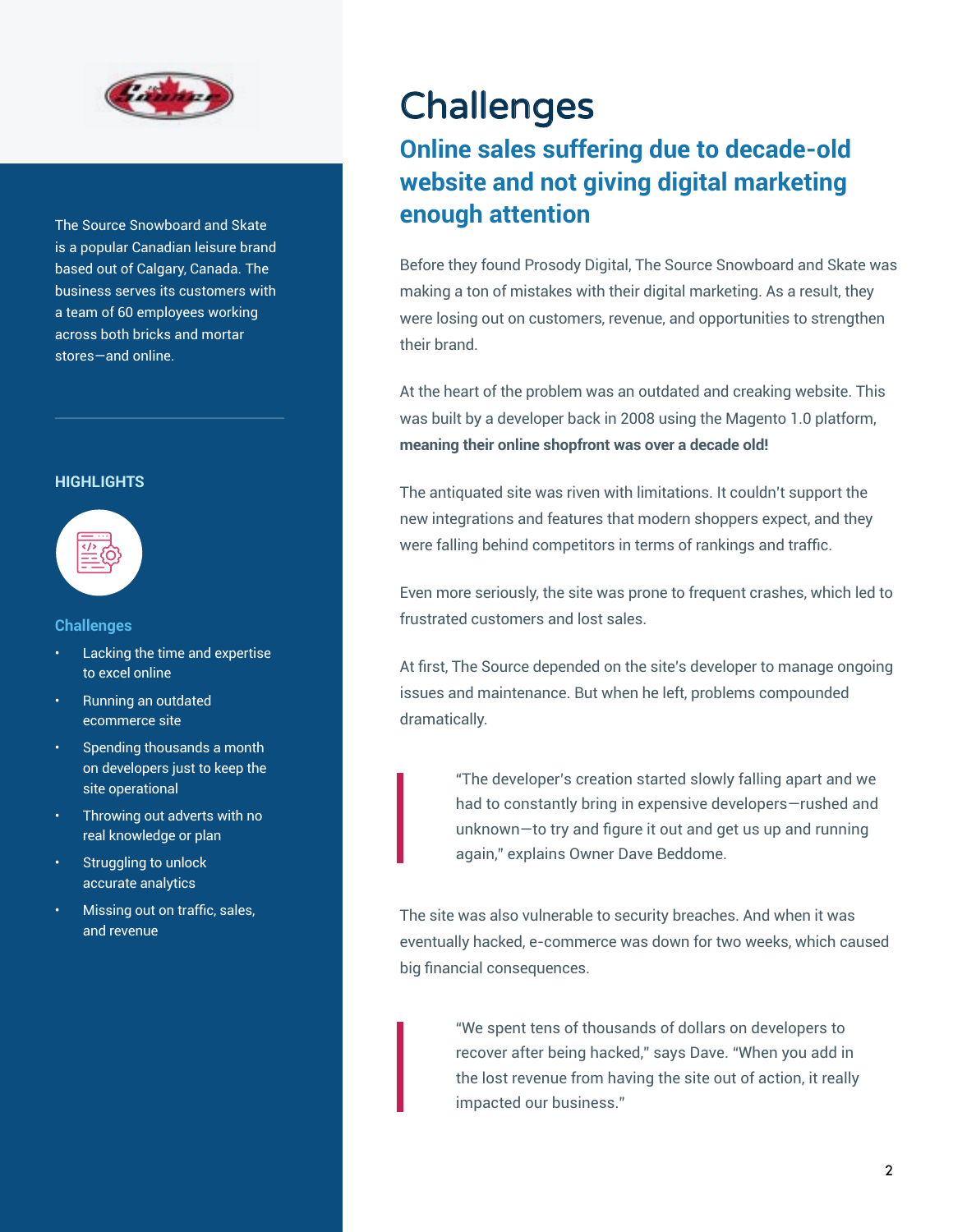

#### **Solution**

**Prosody Digital** provides **The Source** with:

- Hands-on customer service that large agencies can't match—and experience that exceeds them
- Paid advertising, including search, display, and dynamic product ads that improve their bottom line
- SEO expertise that drives traffic and organic revenue
- Seamless migration of website to Shopify Plus
- Full stack of support that provides competitive edge



#### **Results**

- 210% uplift in revenue YoY
- 111% increase in revenue from organic search
- 15% increase in site users
- 1,520% return on advertising investment
- Tens of thousands of dollars saved on developer costs
- Weeks of time back to focus on new opportunities and growing the business

Almost as problematic, the business wasn't paying attention to digital media. They were doing almost zero advertising on Google and social channels, and any ads they were pushing out were very scattergun.

> "At that time, we would just throw out random ads with no real knowledge or direction of how and where to place them," says Dave. "When I tried to dive into how to do digital marketing properly, I realized there was no way I could commit the amount of time necessary to do it myself."

It wasn't just a lack of time and digital expertise that was holding The Source's online growth back. Their analytics were unreliable—and in a mess.

> "Our website simply wasn't capable of tracking any valuable metrics," explains Dave. "So we had no idea what channels were driving revenue online, making it an impossible job to build an informed plan for going forward."

With no direction for its digital marketing, The Source was missing out on traffic, sales, and tens of thousands of dollars in potential revenue.

Then Prosody Digital came in to help.

### 66

"When I tried to dive into how to do digital marketing properly, I realized there was no way I could commit the amount of time necessary to do it myself."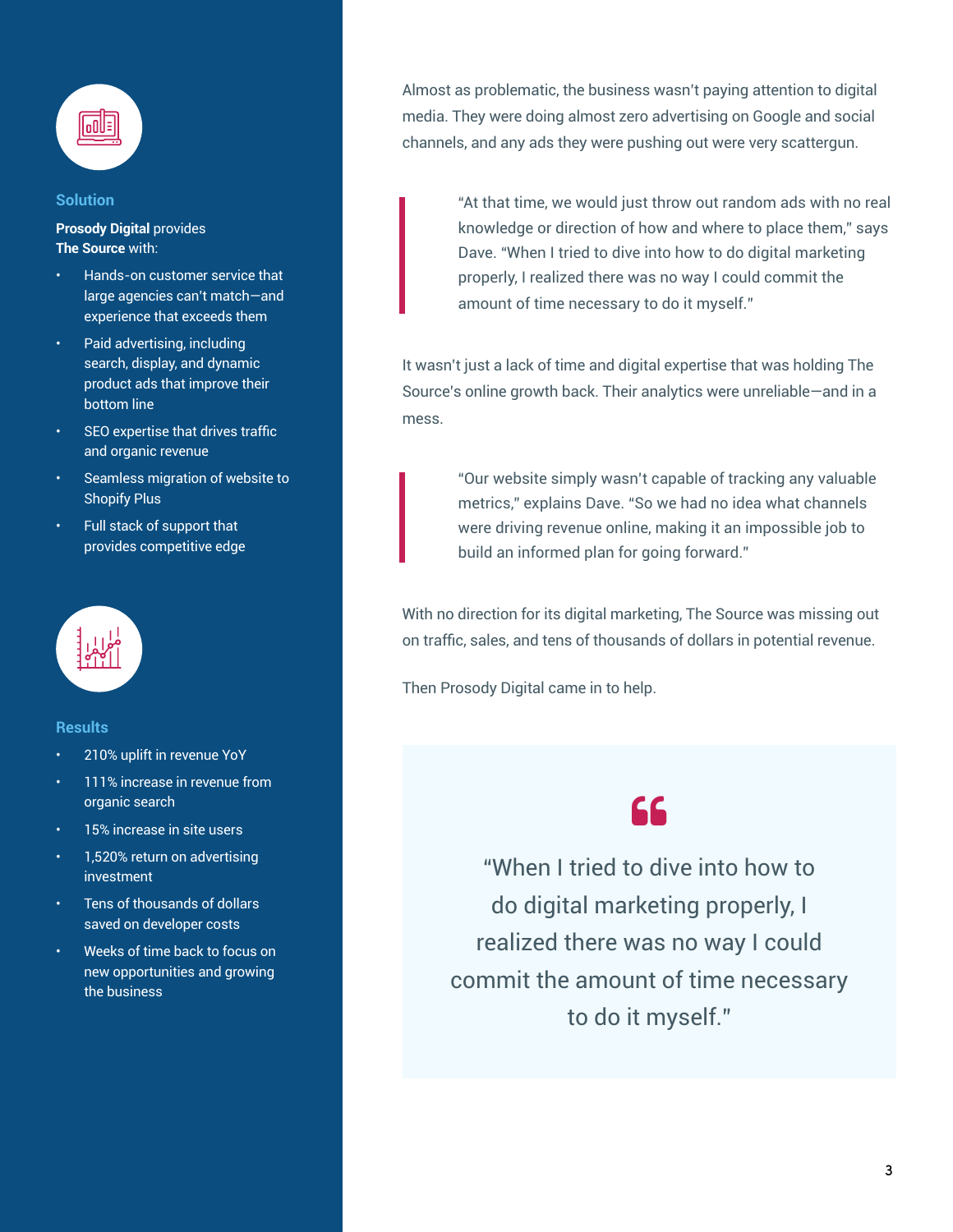# Solution

### **Cutting-edge ad strategies, SEO-friendly Shopify Plus migration, and success that's driven by data**

Prosody Digital, which specializes in paid advertising, SEO, analytics setup, and digital strategy services, was the perfect partner to bring on board.

The agency has expertise across the complete digital marketing ecosystem. At the same time, **they're boutique enough to provide the high level of hands-on customer service that larger agencies can't.**



"Prosody Digital immediately won our trust with their expertise, enthusiasm, and honesty," says Dave. "So I just threw them the ball and said, just do what you need to do and show me the results. And really quickly, we saw growth after growth!"

When the relationship began in early 2017, The Source didn't have the time or budget to work on a website relaunch. **Even with their hands tied on technology, Prosody Digital made huge strides getting the brand seen online.**

First, the agency spent time in the weeds fixing The Source's broken analytics. This gave them a clearer idea of the business's audience and intent.

From there, **they set up The Source's first campaigns in Google, Facebook and Instagram, running ads they knew would drive revenue quickly.** 

Search ads on Google targeted more of the people looking for their products, while display ads on social channels enabled them to target the right audiences by variables such as age and hobbies.

"Thanks to Prosody Digital, we were one of the first in our group of peer businesses doing dynamic shopping display ads, which worked out really well and quickly brought in more revenue," says Dave.

Prosody Digital continued to fine-tune The Source's ad spend, **utilizing the latest proactive tactics—and their experience—to maximize results.** 

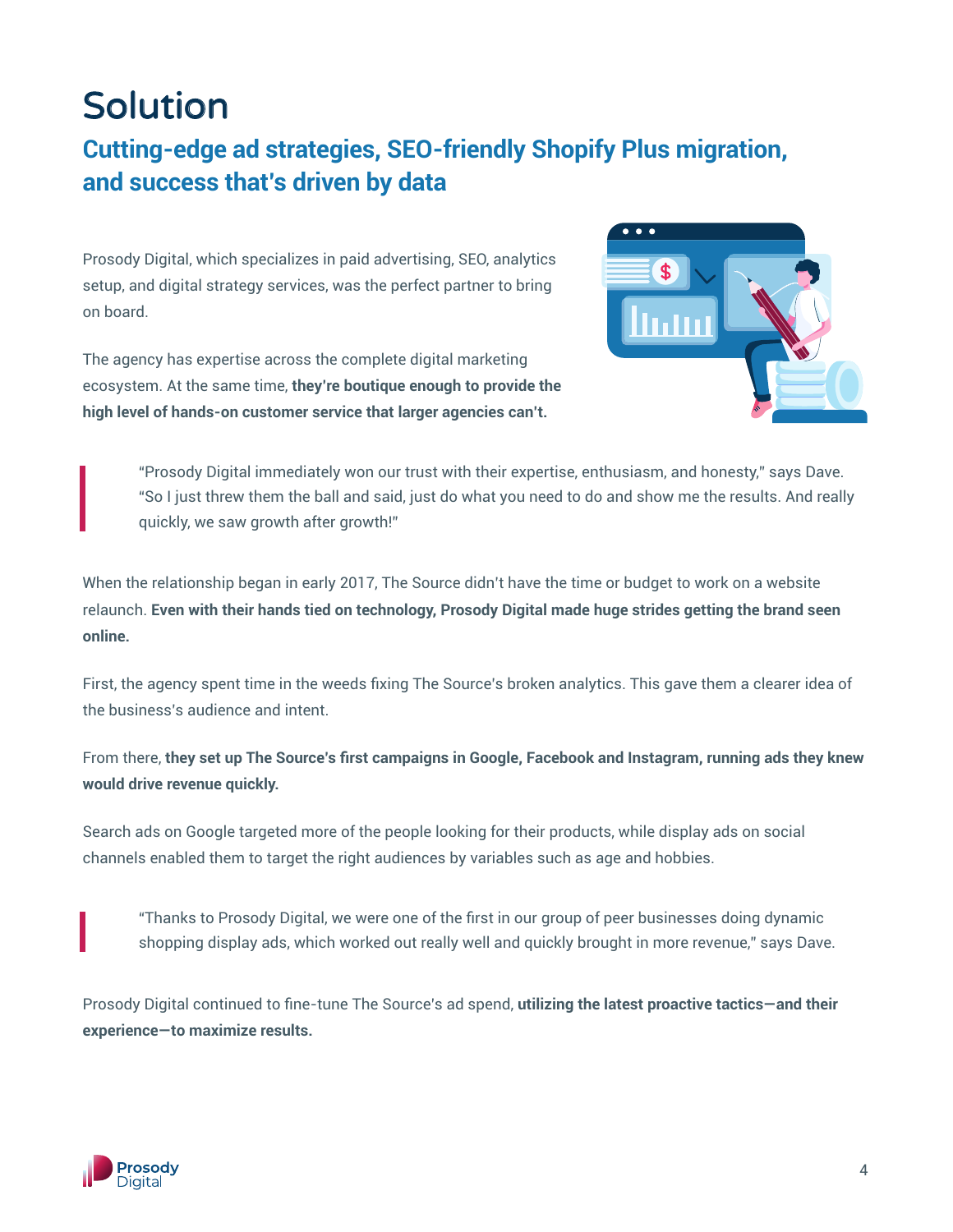"Prosody Digital never rest on their laurels," says Dave. "They're always analyzing the numbers and constantly bring in the newest forms of advertising to keep us on the cutting edge of digital marketing."

Moving forward, Prosody Digital introduced Facebook Dynamic Product Ads, which use machine learning to granularly target people with highly relevant content. They then brought on Feedonomics as a partner to expand dynamic shopping ads across social channels and Google.

#### By now, **The Source had the budget and bandwidth to redevelop and migrate its e-commerce site to Shopify Plus.**

At this point, Prosody Digital applied its expertise in SEO and digital strategy to ensure the new site was found by the right people and drove the right kind of traffic. In a massive technical undertaking, they:



Redirected over 11,000 URLs



Safeguarded all the traffic and organic revenue they'd worked hard to build—and implemented strategies to push the numbers even higher



Worked hand-in-hand with The Source, brought in other disciplines to complement their skillset, and ensured the site transition was seamless

The result was an extremely successful site launch that finally gave The Source a competitive advantage in winning customers' attention—and dollars.

# 66

"Prosody Digital immediately won our trust…so I just threw them the ball and said, just do what you need to do. Really quickly, we saw growth after growth!"

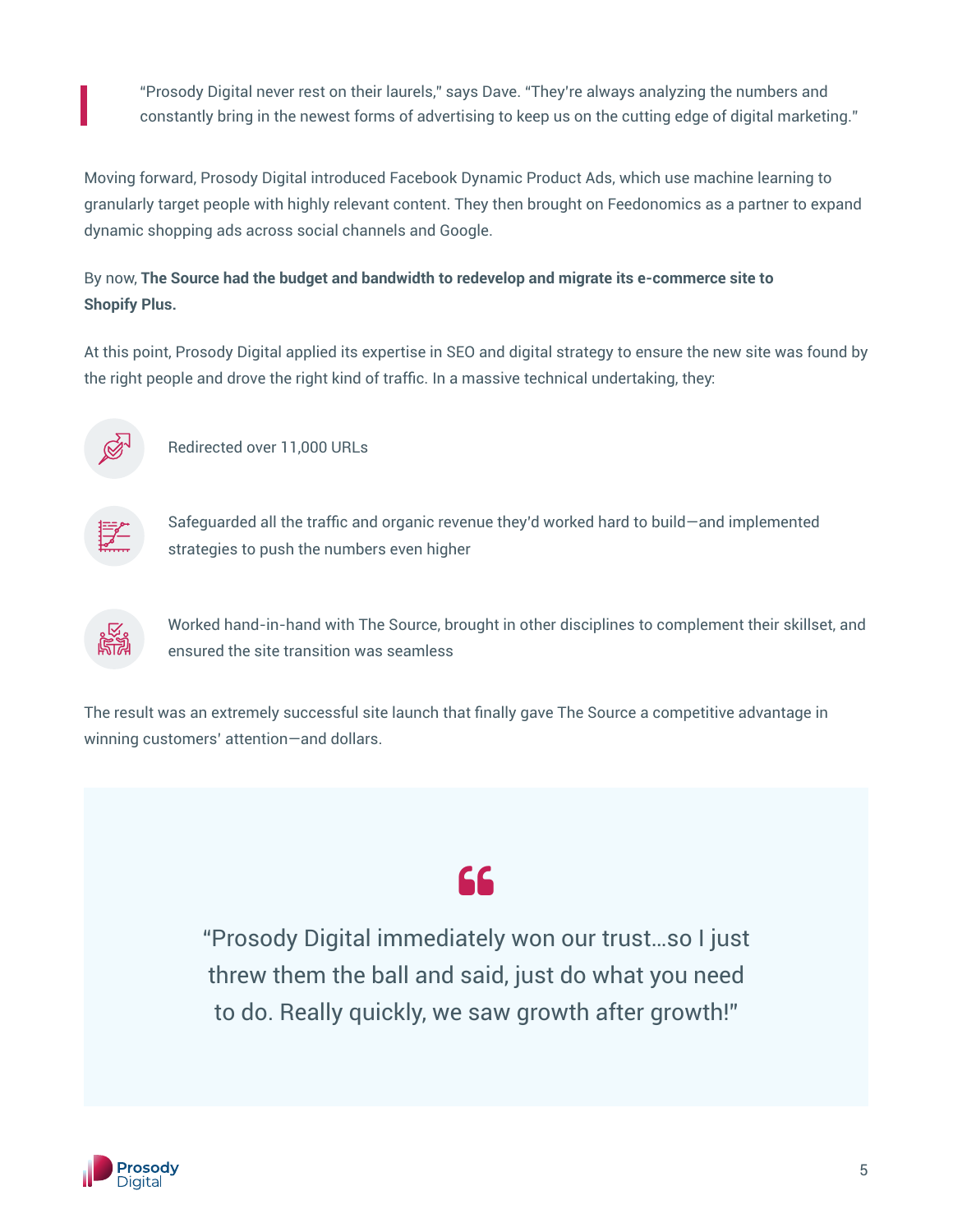# **Results**

### **210% jump in online revenue, sky-high ROI, and their brand image boosted online**

Thanks to Prosody Digital's support, **The Source has improved its online visibility—and boosted sales and revenue beyond expectation.** 

"Even when Prosody Digital was hamstrung by our long-in-the-tooth website, they still delivered more revenue and impressive ROI every year," says Dave.

In fact, in the final year before website migration, The Source achieved Return on Ad Spend (ROAS) of 7.68. In other words, **they earned \$7.68 in revenue for every \$1 spent on advertising**, which contributed to 50.6% of total revenue. So even before site migration, they had a strong ROI of 411%, while overall site revenue jumped 12%.

Following migration from Magento 1.0 to Shopify Plus, **these results went into overdrive.**

Prosody Digital's SEO work resulted in an increase of 111% in revenue from organic search, with a 15% increase in users. **Ad performance also skyrocketed, as The Source achieved ROAS of 22.37 and overall ROI on ads of 1,520%.**

Meanwhile, **overall revenue increased 210% Year over Year (YoY) once the new site was in place.**

Suddenly, The Source's brand had the online status it deserved alongside a dramatic boost in sales performance.

"Of course, the numbers mean a lot to us, but the partnership we've developed with Prosody Digital is just as important," says Dave. "They're easy to work with, **proactive about everything, and always focused on bringing the best value.**"

Even with changes forced on digital marketers by Apple's iOS 14.5 update, Prosody Digital continues to deliver outstanding results. In 2021, overall online revenue was at least 275% higher than the year prior to engaging Prosody Digital. Compared to 2020, revenue was up 56.48%.

**So despite the limits iOS 14.5 places on Prosody Digital, they continue to find innovative ways to keep The Source ahead of the competition.** Happily, they're at 20.37 ROAS for 2021 and a blended ROAS/MER (media efficiency ratio) of 29.07.

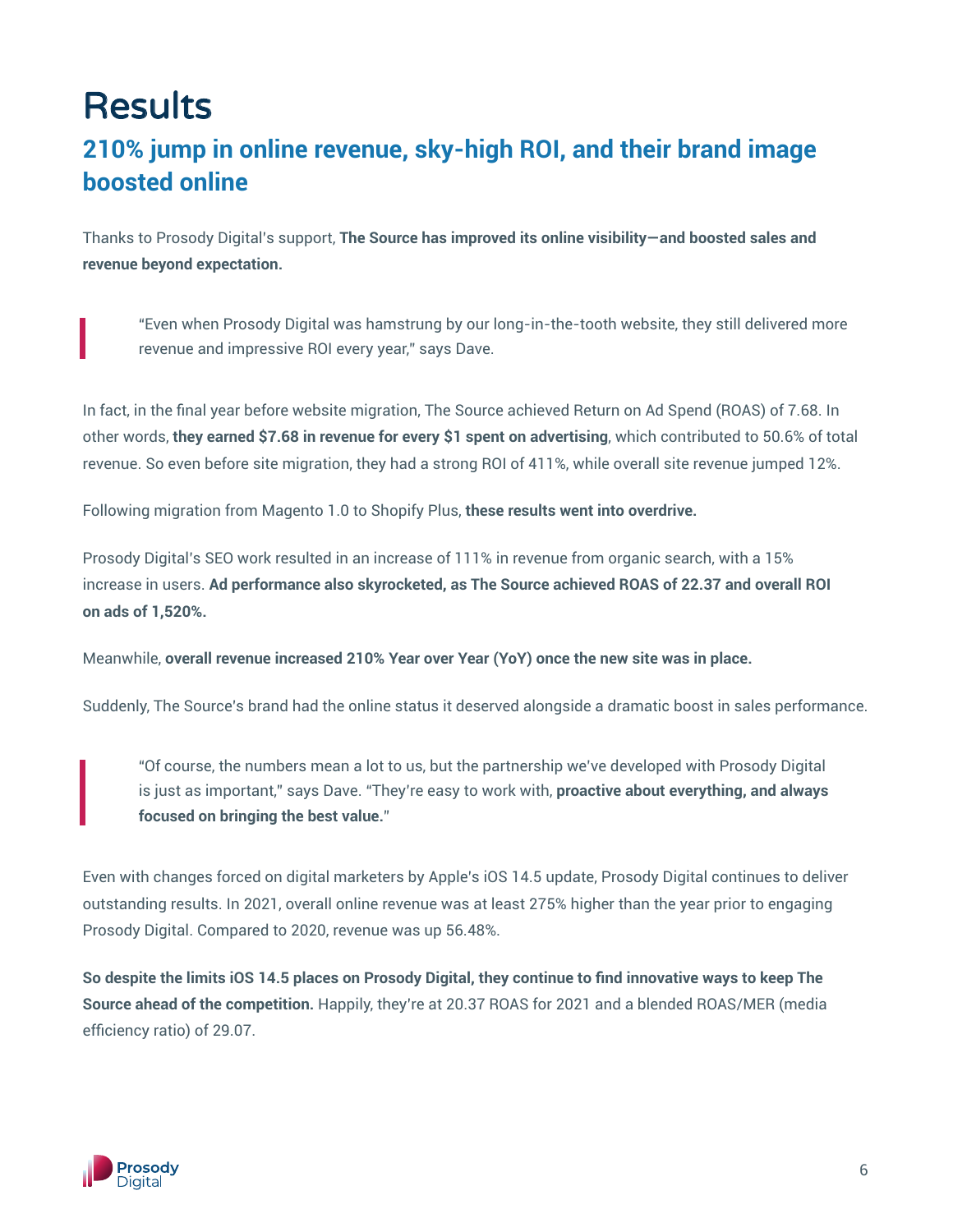Dave **recommends Prosody Digital to any e-commerce owner or marketing director looking to grow their online business at pace.**

"We hand over 100s of thousands of dollars in budget every year to Prosody Digital and leave them to run with it, because we trust their expertise and results so much," says Dave. **"They are super trustworthy and have become more like friends than vendors."**

Dave concludes: "Prosody Digital has made the confusing world of internet marketing easy for us. They've totally taken it off of our plates, so we can focus on running the business."

## 66

"We hand over 100s of thousands of dollars in budget every year to Prosody Digital and leave them to run with it, because we trust their expertise and results so much."